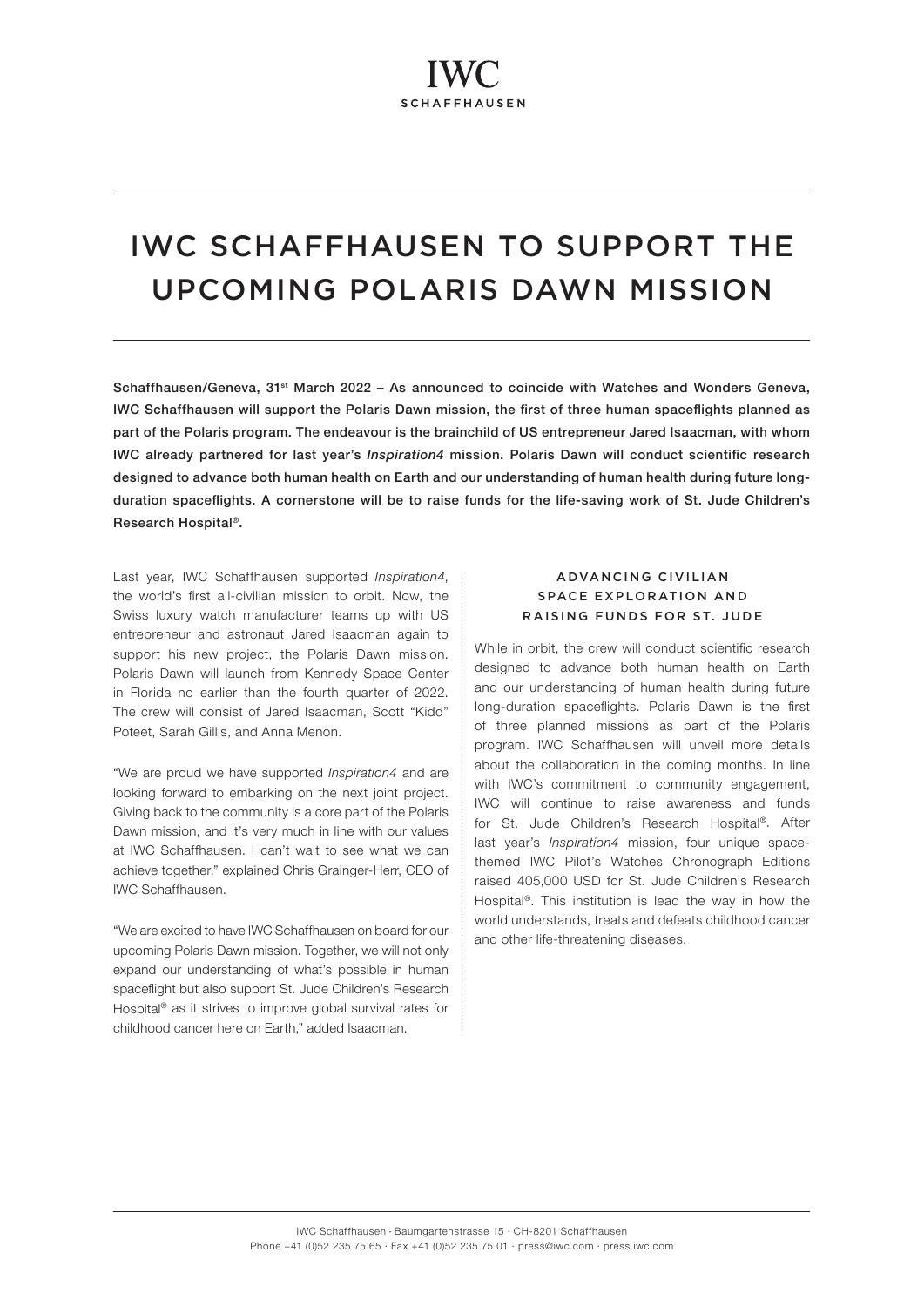# **SCHAFFHAUSEN**

# POLARIS DAWN

The Polaris Program, a first of its kind effort to further humanity's exploration of space and to help solve the most challenging issues on Earth. The program will consist of up to three human spaceflight missions.

The first mission, Polaris Dawn, is targeted for no earlier than the fourth quarter of this year and will be commanded by Isaacman, an accomplished pilot and astronaut who commanded Inspiration4, the world's first all-civilian mission to orbit that helped raise more than \$240 million for St. Jude Children's Research Hospital.

"The Polaris Program is an exciting next step in space missions to advance human space exploration while helping to solve problems through the use of innovative technology here on Earth," said Isaacman. "On Polaris Dawn, we endeavor to achieve the highest Earth orbit ever flown in addition to conducting the world's first commercial spacewalk. Alongside these important objectives, we will be supporting scientific research to advance both human health on Earth and our understanding of human health during future longduration spaceflights." Building upon the Inspiration4 mission, Polaris Dawn will continue to raise funds and awareness for St. Jude Children's Research Hospital.